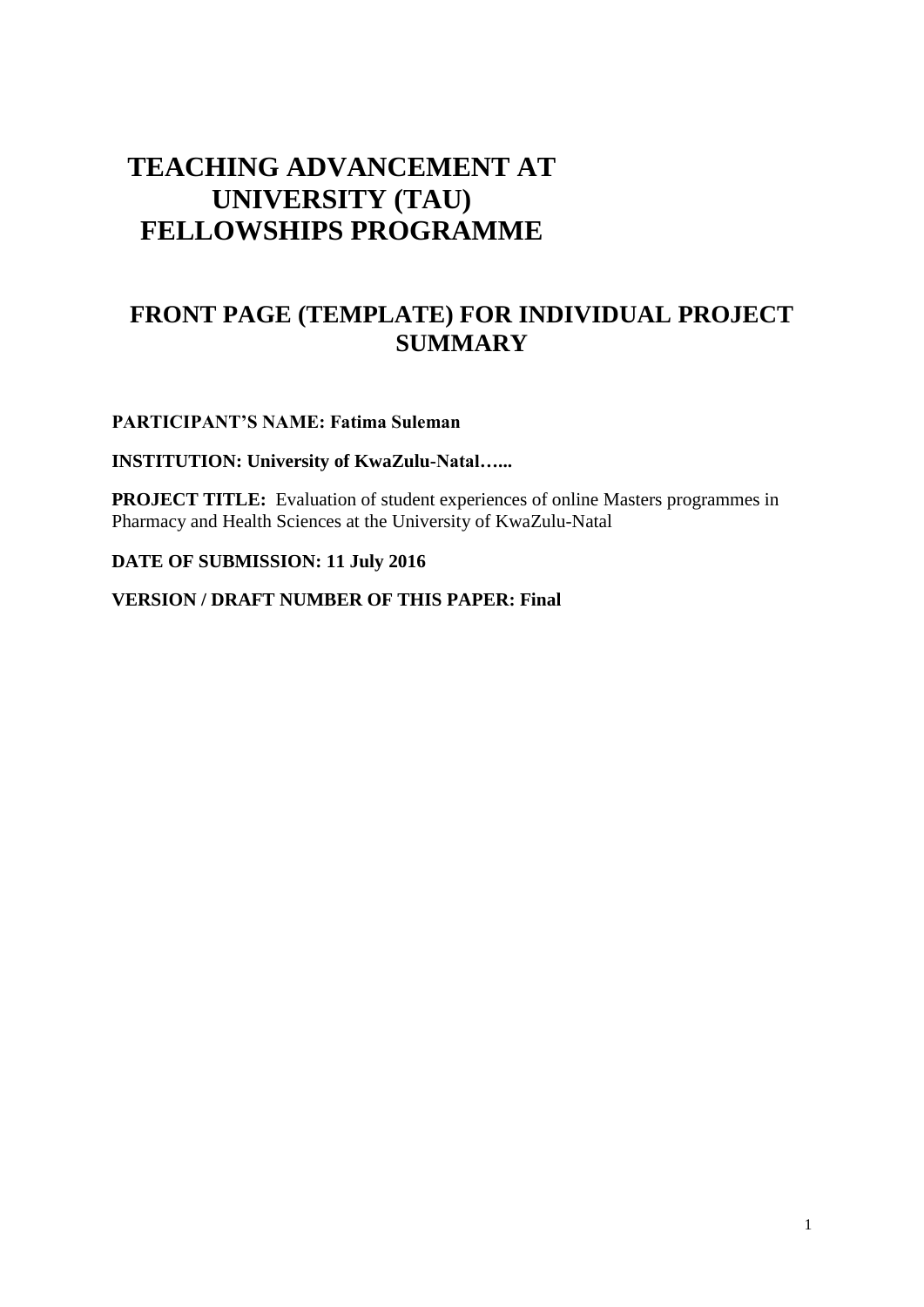**Title of Project:** Evaluation of student experiences of online Masters programmes in Pharmacy and Health Sciences at the University of KwaZulu-Natal

**Name**: Fatima Suleman (University of KwaZulu-Natal)

## **Introduction**

The draft White Paper on Transforming Learning and Teaching through Information and Communication Technologies (ICTs) (Government Gazette Notice 1869 of 2004) states that: "The ICT revolution has had an impact on curriculum development and delivery and continues to pose new challenges for education and training systems around the world. These challenges can be summarised into three broad areas, namely:

- participation in the information society;
- impact of ICTs on access, cost effectiveness and quality of education; and
- integration of ICTs into the learning and teaching process"

The advances in ICT have made online learning possible for society at large today. The Discipline of Pharmaceutical Sciences, School of Health Sciences at UKZN has implemented two online Masters programmes (Pharmacy and Health Sciences) and the coordinator of the programmes is the investigator in this evaluation (F Suleman). Evaluation is an important part of programme improvement and accreditation and long-term success. The aim of this evaluation therefore is to examine student experiences of an online Masters programme in Pharmacy and Health Sciences in order to understand if the programme was implemented as intended by the University and the benefits of the programme to the students.

## **Literature Review:**

E-learning is a popular term used to describe any learning that is electronically mediated or facilitated by transactions software. Quality of programme and module design and teaching are of great importance to the success of online education programs, as they are for traditional programs, and module design and teaching methods effectively adapted to the technology are more important than the types of technology used to deliver the programme (Hermans, Tondeur, van Braak, and Valcke, 2008).

Evaluations resulting in programme refinements or changes are critical if quality is to be achieved and maintained. Galbraith, Sisco, and Guglielmino (1997, p. 113) stated, ''Evaluation is an essential element in effective programmes for any target group.'' Scriven (1981) reported that a common use of program evaluation is for accountability purposes. He also identified other uses to include (a) determining programme effectiveness, (b) identifying programme weaknesses to enable administrators or facilitators to improve programme effectiveness, (c) providing evidence of effectiveness to disbelievers, and (d) providing information that can be used for programme reaccreditation.

Although there are many approaches to assessing the effectiveness of e-learning, researchers often assess learning and affective reactions to the e-learning environment (e.g. satisfaction) (Arbaugh, 2001; Piccoli et al., 2001) because they have been identified by Kirkpatrick (1976) as appropriate criterion for assessing training effectiveness. For e-learning initiatives, satisfaction may play a more important role because individuals who are less satisfied with their experiences are less likely to enroll in future e-learning courses (Carswell et al., 2001). Researchers have also looked at factors influencing the success of online learning. The success in online education depends on some factors such as; the active participation of the students, the interaction between the facilitator and the student, (Dursun, 2006; Çalişkan & Gürsul, 2010; Çalişkan, 2002; Aydin 2001), the cooperation among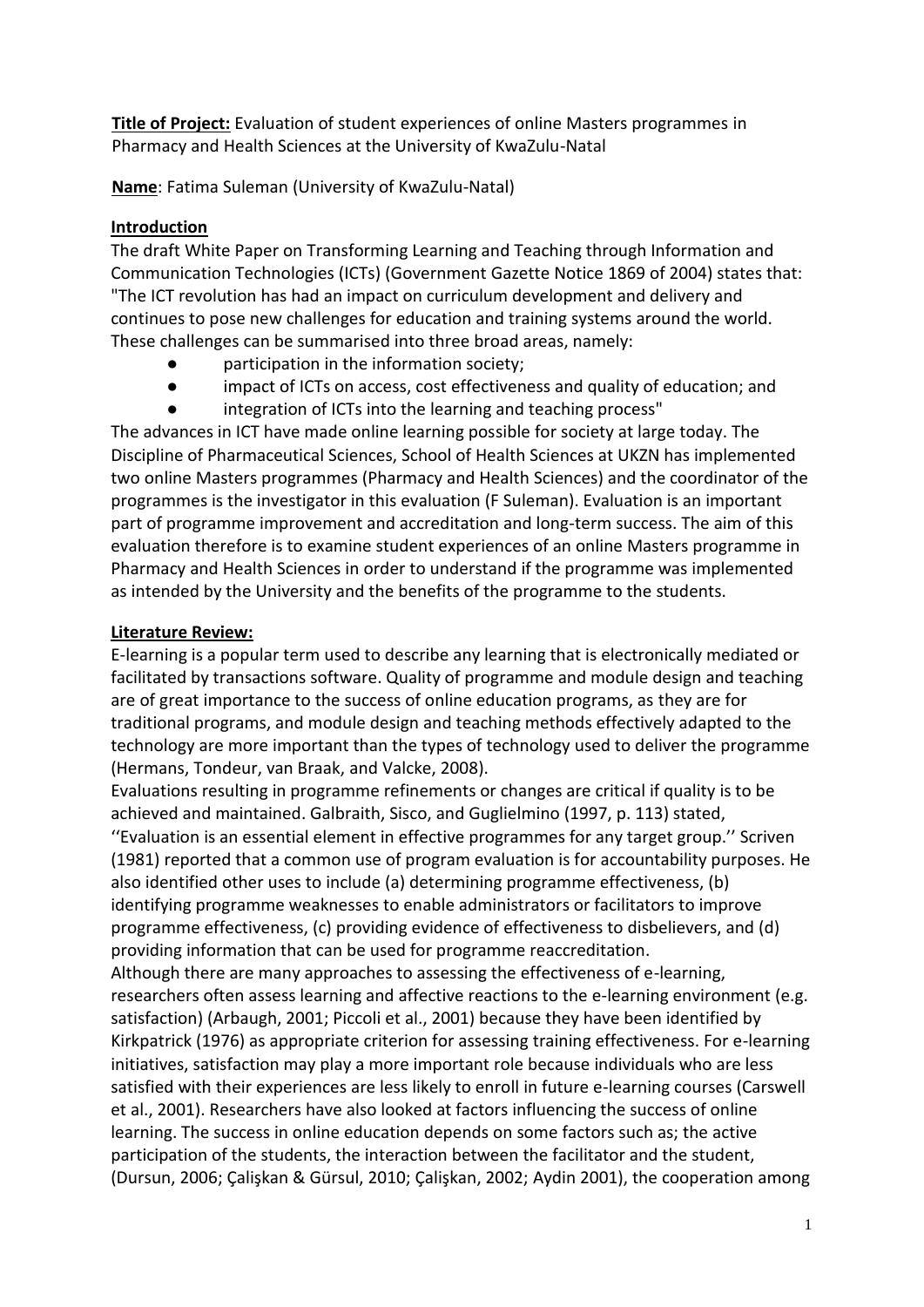the students themselves, (Belikuşaki, 2006), the active learning methods used (Atici , 2002) , providing good feedback (Karataş, 2003), making a student focus on a certain subject/task (Balaban,2004), keeping the standards high for the students and preparing the syllabus considering the diversity of students.

Fraser and Dean (1997) suggest that flexibility in teaching and learning can be provided in a number of ways – through the resources made available, through the interaction between learners and through the support provided for learners, and that these variations in teaching approaches can have differential effects on student satisfaction, motivation and engagement. Literature also agrees that because online instruction and learning is still a new intervention in health sciences, research is needed examining the perceived student benefits of online programmes (Seok, et al, 2010).

This research thus questioned how the students perceived the online programmes in terms of the online learning vs face-to-face interactions; system quality and satisfaction with the programme and tried to determine the perceptions and challenges for effective online teaching and learning.

#### **Evaluation approach/ methods**

All students of the online masters programmes that registered between 2011 and 2015 were sampled. Online anonymous surveys were administered through an online survey tool, Surveymonkey (Surveymonkey.com, Portland, OR). All these students had completed the online coursework component of the programme. A survey tool derived from Ozkan and Koseler (2009) was used. The latter propose a multi-dimensional approach for LMS evaluation via six dimensions: (1) system quality, (2) service quality, (3) content quality, (4) learner perspective, (5) instructor attitudes, and (6) supportive issues. The survey instrument has been tested for content validity, reliability, and criterion-based predictive validity. Approximately 26 questions (most of which are Likert scale responses allowing for quicker response time by participants) were posed to students. Data was downloaded into EXCEL spreadsheets and analysed using descriptive statistical techniques (for this report). Open ended questions were coded and arranged according to themes and presented in a descriptive manner. For the purposes of this report, results relating to demographics, learner perspective, information quality and service quality will be presented.

#### **Ethical considerations:**

Gatekeeper request from Registrar to conduct the study was received. The proposal was submitted for expedited ethical review at UKZN (in accordance with the University's policies) and approval has been provided.

#### **Results:**

The response rate for the questionnaire was 90.82% (N=98). First year students constituted 53.93% of respondents, and 79.78% of respondents were from the Masters of Pharmacy programme. Majority were females (61.80%) and from the age group 31-45 years (51.69%). While general computer use was reported to be 1-5 hours (57.69%), use of the computer was reported to be 1-3 hours for education purposes (58.97%) and for the learning management system (LMS) (51.69%) respectively. About 78.33% of respondents were satisfied with the LMS overall.

In terms of learners' perspectives of the online programmes, there was a split between those that thought that face to face was better than online learning (39.08% and 28.74%). The rest were neutral on either option. Majority (80.68%) felt that they were self-disciplined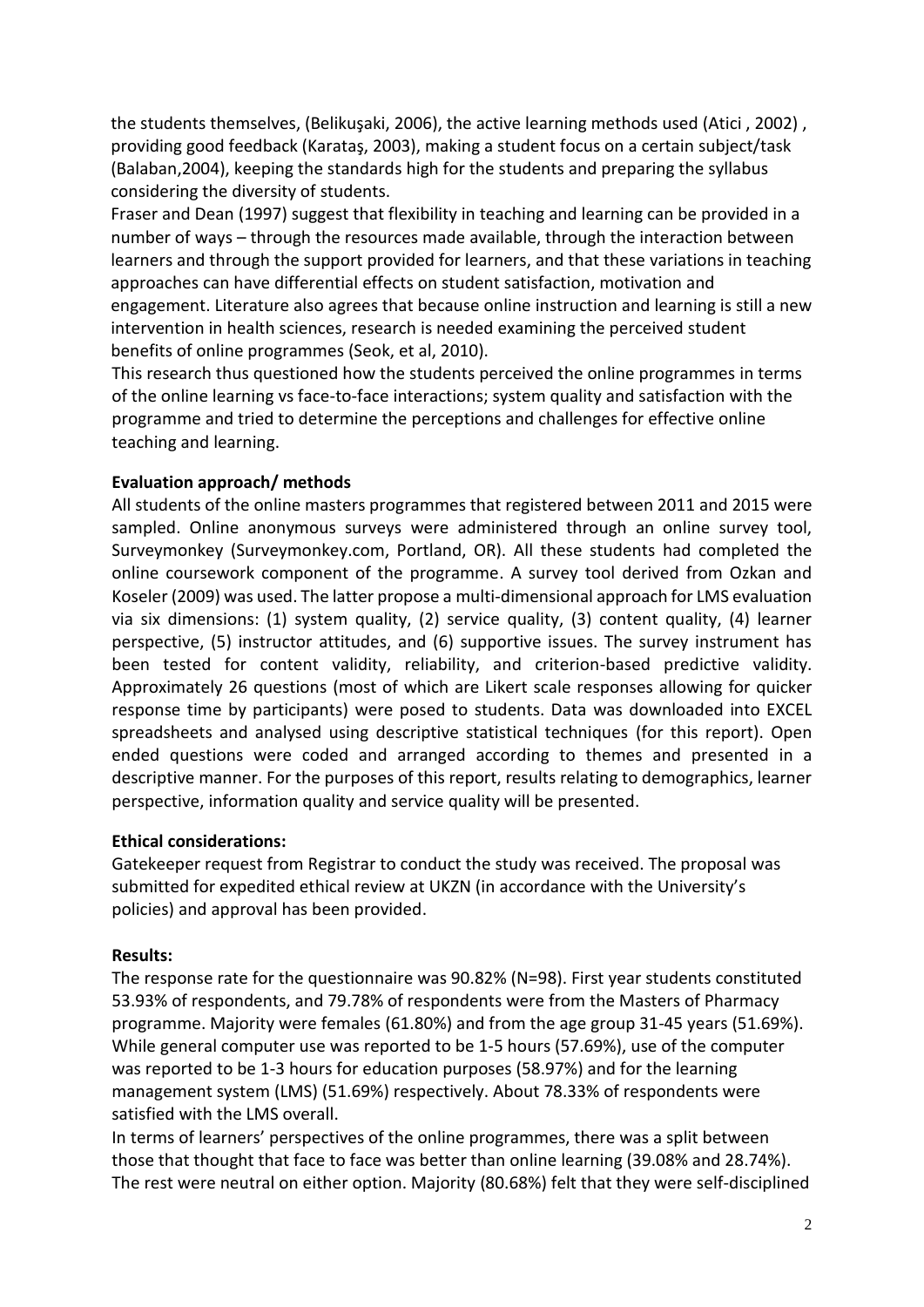enough to manage their time and activities of online learning. There was a split between those that had prior experience with the LMS and those that did not (44.32% and 50% respectively).

Overall respondents found that content quality was good. The lowest scores were for the questions on interactive course notes (52.27%). This reflects the decision to build multimedia and interactive notes (with video) slowly into the course, module by module, to assess if the students had any bandwidth constraints. In the open ended section, students expressed a desire to see more video and interactive content. The students approved of having clear learning objectives (95.29%) and clear assessment criteria and questions (93.18%). 88.51% felt that the content was of sufficient breadth.

In terms of service quality, 96.43% found the instructor attitudes good to learners and 96.39% found the instructors friendly. There was unanimous agreement (100%) that the instructors were knowledgeable enough about the content of the course. Most (76.10%) preferred to take the course online rather than face to face. In the open ended section, the key theme emerging was that online learning required time management and self-discipline skills in learners (*There is a greater need to be disciplined and allocate time for learning in your schedule – 2013*).

### **Discussion**

The positive results of this evaluation indicate that well organized courses, with clear structure, learning outcomes and assessments that are appropriate to these outcomes can be successful. In addition, the availability of facilitators that are responsive and knowledgeable further enhance satisfaction. However, while this evaluation provides a picture of student experiences, it does not measure how the programme has improved the quality of work, or in fact impacted on work and tasks undertaken by graduates. Nor does the evaluation measure whether graduates have moved to new and better positions within organisations. These are questions for further research.

#### **Conclusion**

The research has indicated that students in health sciences that are able to effectively manage their time and are self-disciplined, are likely to enjoy and take online courses. In addition, despite concerns regarding using videos and interactive materials on the University and instructor side, students' responses seem to indicate that they prefer and enjoy these materials in their courses. It would be interesting to see if the split between face to face education and online learning preference would change if these materials were provided, and if the University provided a brief commentary from past experiences of students to guide new students in terms of time management and task allocation.

#### **References**

Arbaugh, J.B. (2001), "How instructor immediacy behaviors affect student satisfaction and learning in web-based courses", Business Communication Quarterly, Vol. 64 No. 4, pp. 42- 54.

Atici, B. (2002). Learner Control In Computer Supported Asynchronous Cooperative Learning Environments. Manuscript presented at open and distance education symposium with International participation. [Online] URL

http://aof20.anadolu.edu.tr/bildiriler/Bunyamin\_Atici.doc